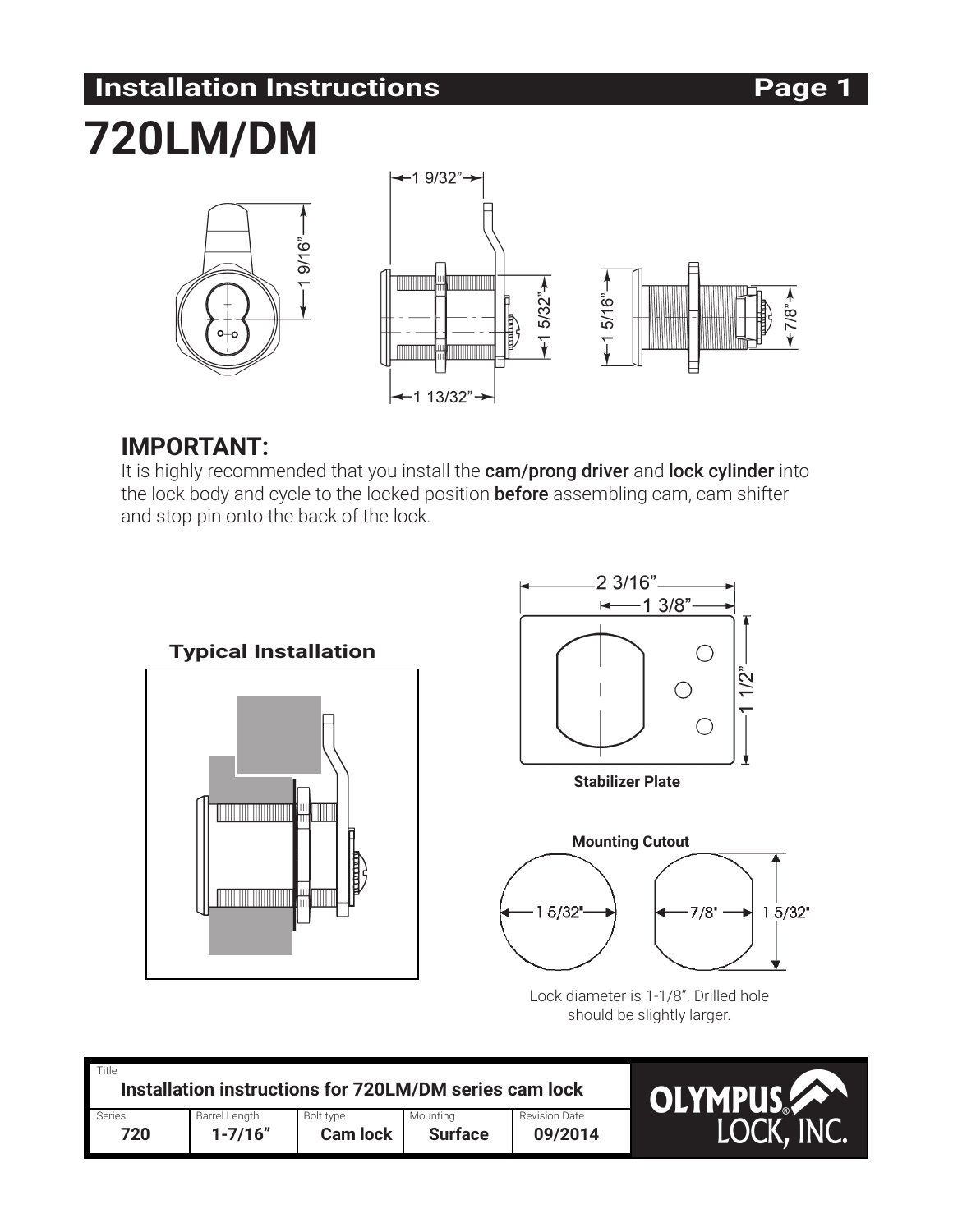# **Installation Instructions Page 2**

### **Assembled with vertical long cam 720-3-2 or extra long 3" cam 720-3-4**  $\overline{\mathbb{R}^U}$  $\overline{\mathbb{R}^U}$ **IMPORTANT! If your cam has a brass pin between 1 2 3 3 the two notched cut outs use these instructions, T20-CDLM 720-KR 720-CDDM** (A Side) **120-CDDM** (A Side) **720-KR 720-CDDM (A Side)** lost motion cam shifter key retaining drawer key retaining door key retaining door (non-key-retaining) cam shifter cam shifter cam shifter **L L LH Door or O RH Door O C C Drawer or Drawer K K E E D D** - Stop pin Stop pin - $\bullet$  $\bullet$ K Key removable Key removable in in locked or locked or unlocked **1 1** unlocked position. position. **LH Door RH Door Key Key Retaining Retaining** - Stop pin Stop pin -**LOCKED LOCKED** Key removable Key removable in locked in locked **3 3** position only. position only. **L L Drawer O Drawer O Key C C Key K K Retaining Retaining E E DD** ← Stop pin Stop pin Stop  $\bullet$  $\bullet$

**2 2**



Key removable in locked position only.

**Installation instructions for 720LM/DM series cabinet lock**

Key removable in locked position only.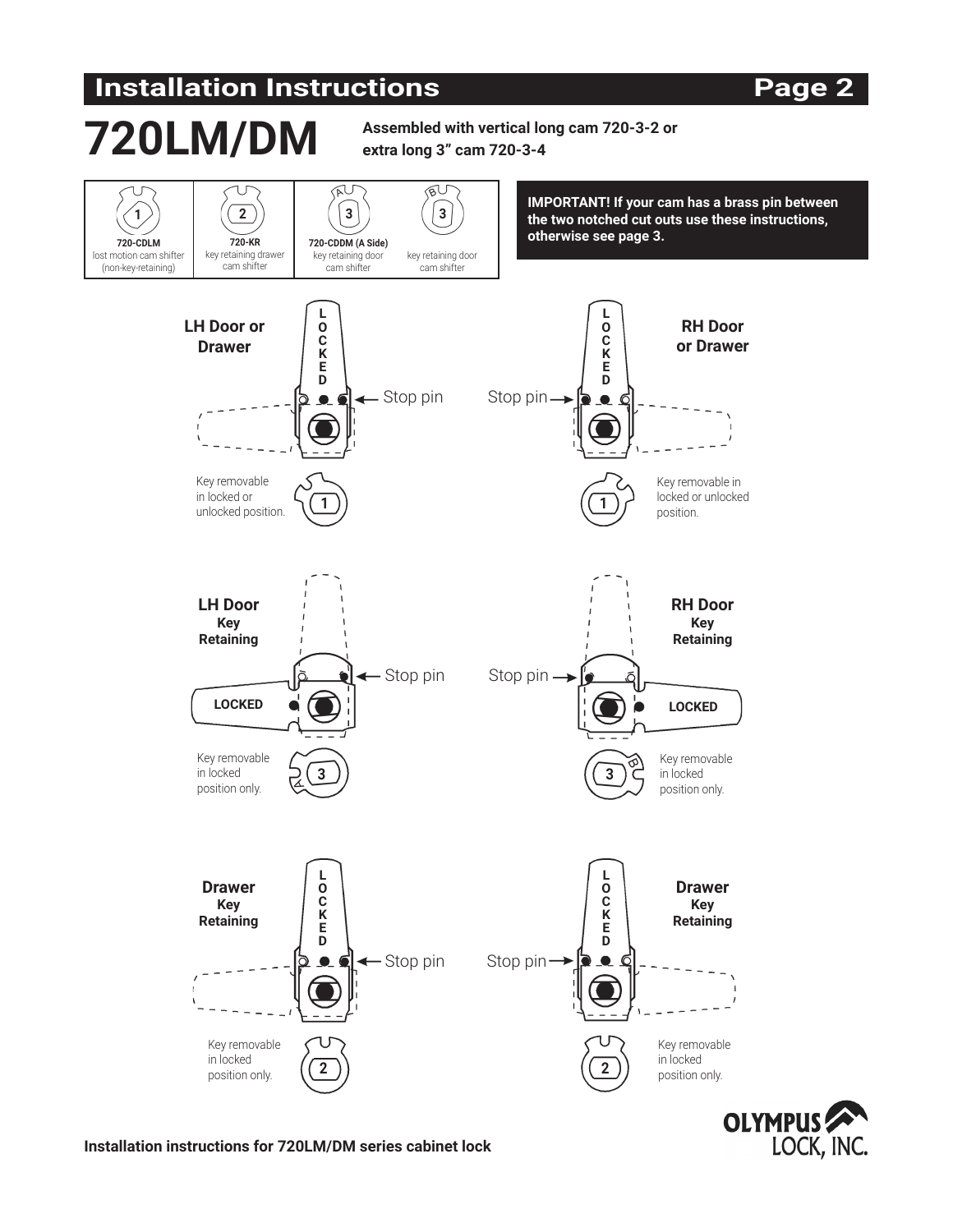# **Installation Instructions Page 3**



**Installation instructions for 720LM/DM series cabinet lock**